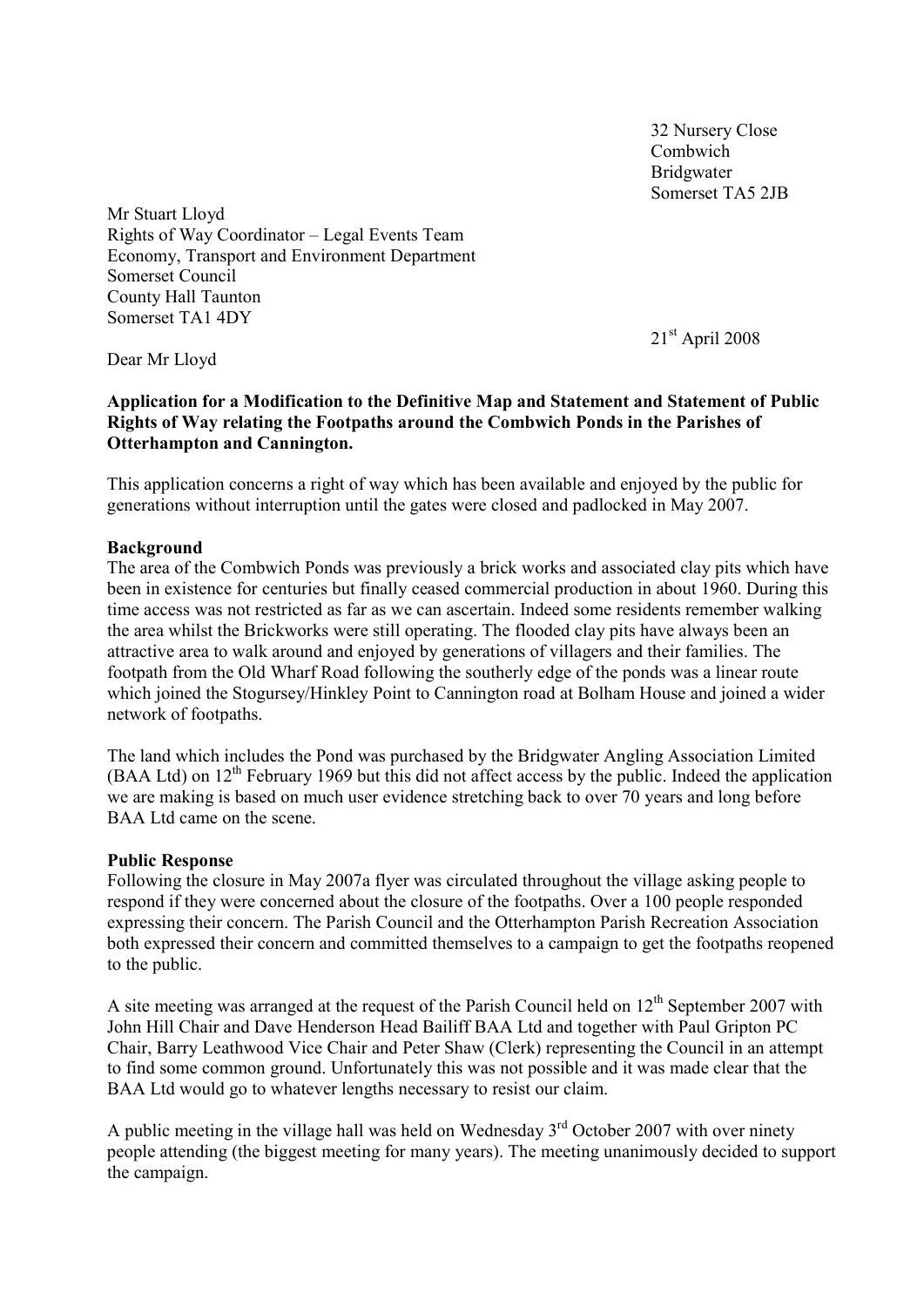We accept that on occasions relations between the BAA the public were not as good as they may have been, mainly because of neighbourly squabbles with nearby residents, however in the main it was a harmonious relationship.

## **The legal position**

Since the closure we have become aware that the BAA Ltd wrote to Somerset County Council on  $29<sup>th</sup>$  December 1998 informing them that they had erected three notices at the ponds indicating that "This way has in no way been dedicated to the public". They also a submitted a "Deposit of Statement and Plan Section 31 (6) of the Highways Act 1980", which states that "No [other] ways over the land have been designated as highways" (Section 31 Deposit) and is dated  $24<sup>th</sup>$  January 1999. However, at no time did they or the notices prohibit public access.

We recognise that the effect of the "Section 31 deposit" is to require us to prove that the footpaths have been enjoyed by the public as a right without interruption for a full period of 20 years prior to the Section 31 deposition on 24<sup>th</sup> January 1999. This we can demonstrate by the number of "user evidence forms" accompanying this application and by correspondence between Otterhampton Parish Council and BAA LTD.

## **User Evidence**

.

In total 53 "User Evidence" forms have been completed and accompany this application covering the period 1929 to 2007. For the crucial period starting January 1979, 25 individuals have completed user evidence forms and this number rises to 43 for January 1999. This number continues to rise to 50 in the last couple of years before the closure. There are also 22 forms from people who walked the Ponds prior to 1979 including 1 from 1929. These user evidence forms collectively indicate continuous use of the footpaths from 1929 until they were closed in 2007. They are also worth reading as they give an indication the pleasure they gave to so many people over such a long period of time.

## **Correspondence demonstrating unopposed access.**

A letter (number 1 in the pack) dated June1st 1992 from the secretary of the Bridgwater Angling Association to the Residents of Estuary Park, Combwich whose properties back on to Ponds. The letter is about a neighbourly dispute regarding rear garden gates and fencing adjacent to the Ponds

What is relevant to the question of a right of way having been created are the facts that the BAA state clearly that –

- *1. They had never given members of the public permission to enter their property and use the paths.*
- *2. They had never taken any steps to prevent members of the public entering their property (as yet) and using the paths.*
- *3. They were clearly aware that members of the public were enjoying walking around their lake.*

What this letter shows is that there was no reason for the public to think they were not enjoying the path as of right. It appears that although the BAA were fully aware of the public walking the paths nothing was done to prevent 'the public' gaining a right of way until the section 31 deposit and notices going up at the end of 1999 though these did not deny access.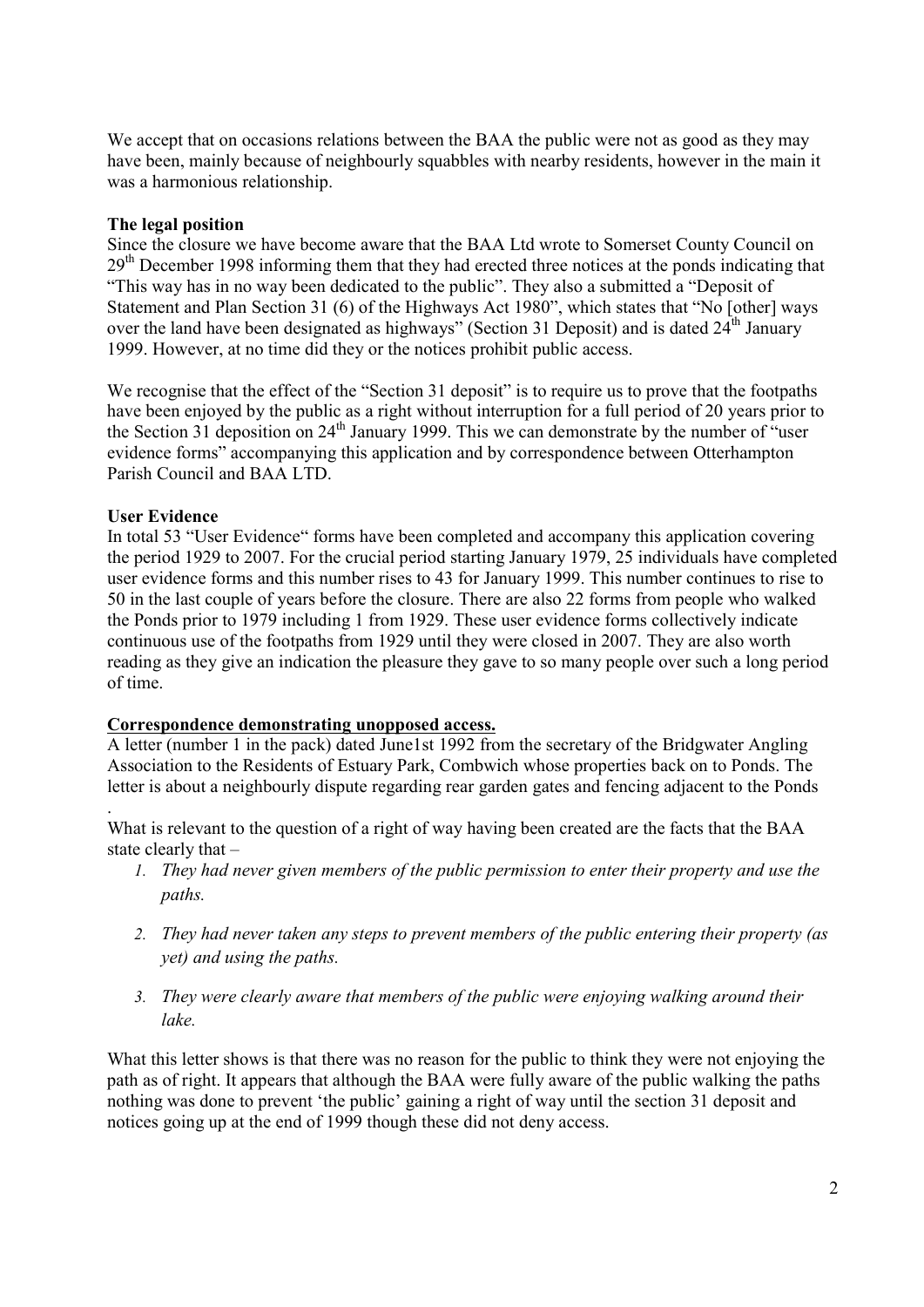The BAA's attitude to the publics' use of the paths has varied considerably and at times appears to have supported the publics' use of the amenity –

A letter (Number 2) dated  $26<sup>th</sup>$  June 1990 from the BAA to the temporary clerk of the Parish Council.

- *1. This states that the BAA hopes to improve the amenity offered by our lake.*
- *2. That at some time in the future, it may be that we will decide to provide a stoned path around the whole of Combwich pond, so that our members and your residents will be able to walk all the way round in comfort and safety, a few yards back from the bank, on a surface which will remain dry and free of mud in all weathers. This year we have done exactly that at the North Pond at Dunwear, Bridgwater, at a cost of around £7,000 to ourselves, and have been commended for our work by the Somerset County Council, Sedgemoor District Council, the Forestry commission and many residents of Bridgwater who now regularly walk this path.*

A letter (Number3) received  $27<sup>th</sup>$  June 1993 from the BAA to Peter Shaw, Clerk Otterhampton Parish Council.

*Regarding the question of paths around the ponds and the management committee's conclusions that – Whilst accepting that an undertaking to improve the ponds to the same level as Dunwear ponds was given, it should be understood that this is an objective that must relate to the availability of funds.* 

# **The Application**

Although the vast majority of the user evidence forms indicate that the public have always had access around the complete circumference of the Ponds, some have stated that on occasions the path was blocked (overgrown) along the northerly edge (adjacent to the Estuary Park bungalows). For that reason our application is for a footpath to be established from Old Wharf Road following the southerly edge of the Pond to the Cannington road at Bolham House with a spur leading up to the North West corner of the Pond. The route of the footpath is marked in red on the enclosed map.

We sincerely believe, supported by the evidence we are submitting that the footpaths around Combwich Ponds have been in continuous use for generations and meet all the legal requirements to be designated a public footpath.

We would be grateful for the urgent consideration of our application so that we and the wider public may enjoy once again the beautiful countryside adjacent to our village.

Yours faithfully

Barry Leathwood OBE Otterhampton Parish Footpaths Liaison Officer On behalf of the Otterhampton Parish Council and all those who have completed the attached "User Evidence Forms".